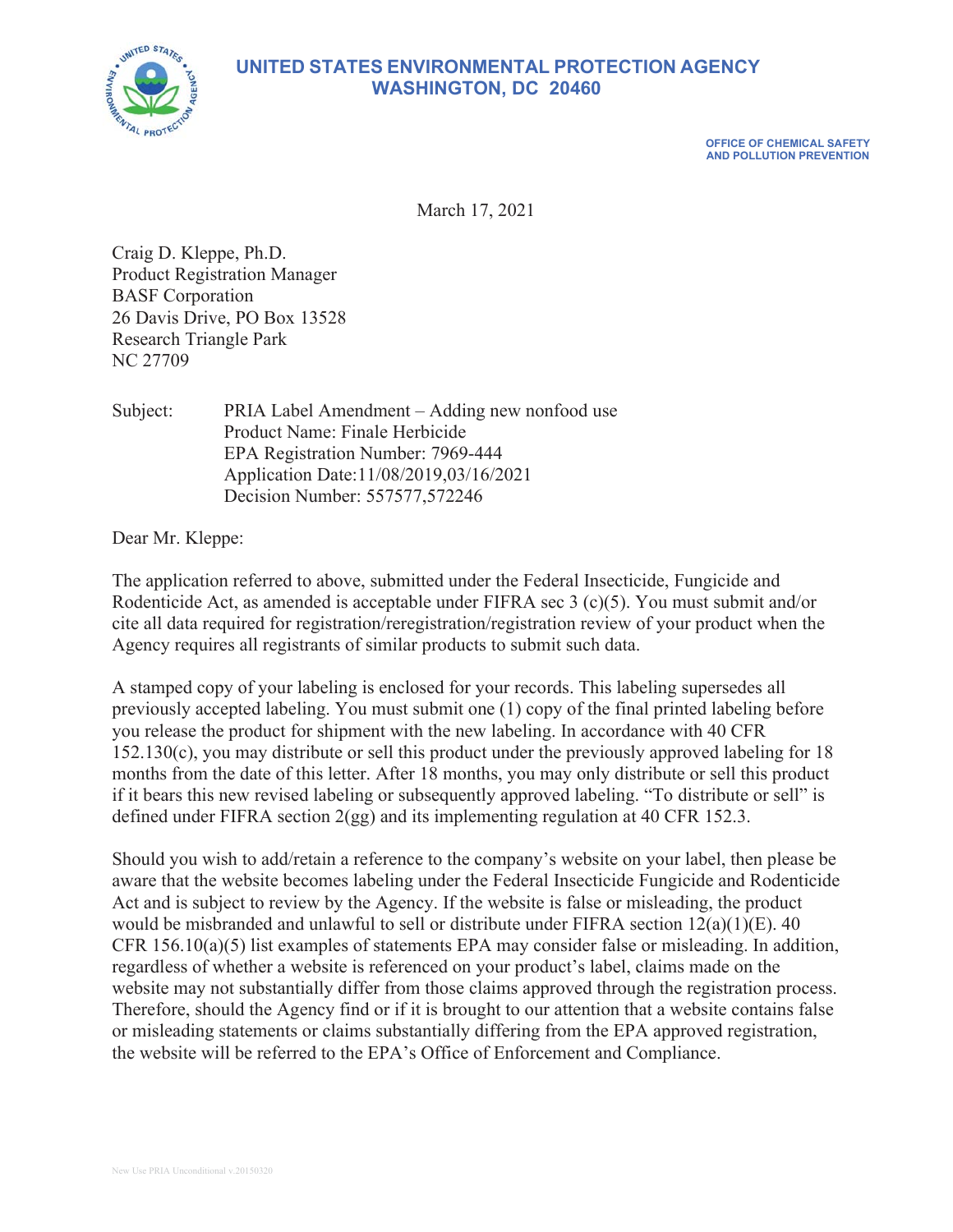Page 2 of 2 EPA Reg. No. 7969-444 Decision No. 557577,572246

Your release for shipment of the product constitutes acceptance of these conditions. If these conditions are not complied with, the registration will be subject to cancellation in accordance with FIFRA section 6. If you have any questions, please contact Manjula Unnikrishnan by phone at 703-347-8520, or via email at unnikrishnan.manjula@epa.gov .

Sincerely,

Rachel C. Holloman

Rachel Holloman, Chief Fungicide Herbicide Branch, Registration Division (7505P)

Enclosure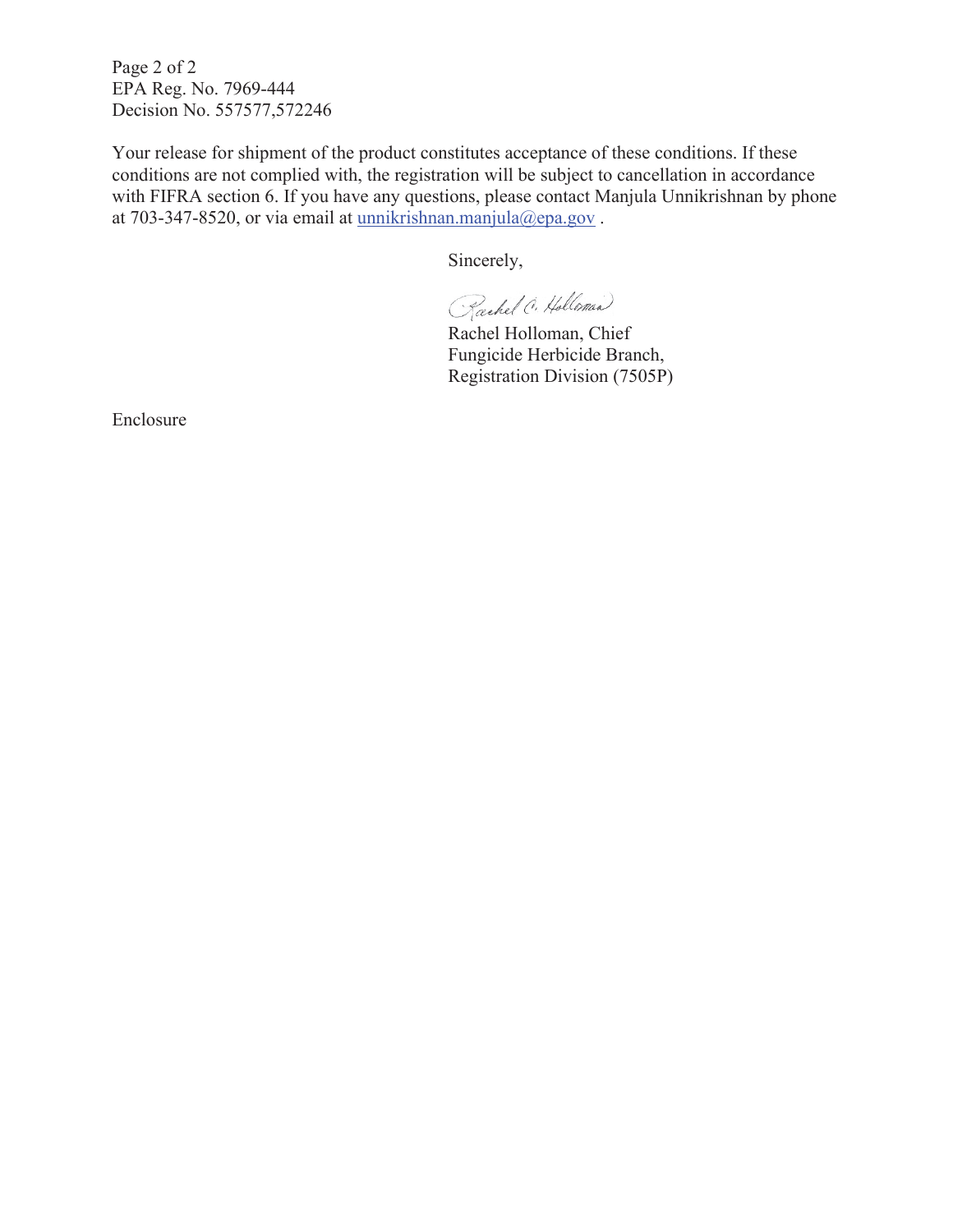



and Rodenticide Act as amended, for the pesticide registered under EPA Reg. No. 7969-444

For nonselective postemergence weed control on golf courses, and in landscaping, ornamentals, tree production, turfgrass, and vegetation management sites

| <b>Active Ingredient:</b>                                                                             |  |
|-------------------------------------------------------------------------------------------------------|--|
|                                                                                                       |  |
|                                                                                                       |  |
|                                                                                                       |  |
| *CAS Number 77182-82-2                                                                                |  |
| ** Equivalent to 1.00 pound of active ingredient per U.S. gallon, formulated as a soluble concentrate |  |

EPA Reg. No. 7969-444 EPA Est. No.

# KEEP OUT OF REACH OF CHILDREN WARNING/AVISO

Si usted no entiende la etiqueta, busque a alguien para que se la explique a usted en detalle. (If you do not understand the label, find someone to explain it to you in detail.)

See full label for complete First Aid, Precautionary Statements, Directions For Use, **Conditions of Sale and Warranty**, and state-specific crop and/or use site restrictions.

In case of an emergency endangering life or property involving this product, call day or night 1-800-832-HELP (4357).

Net Contents:



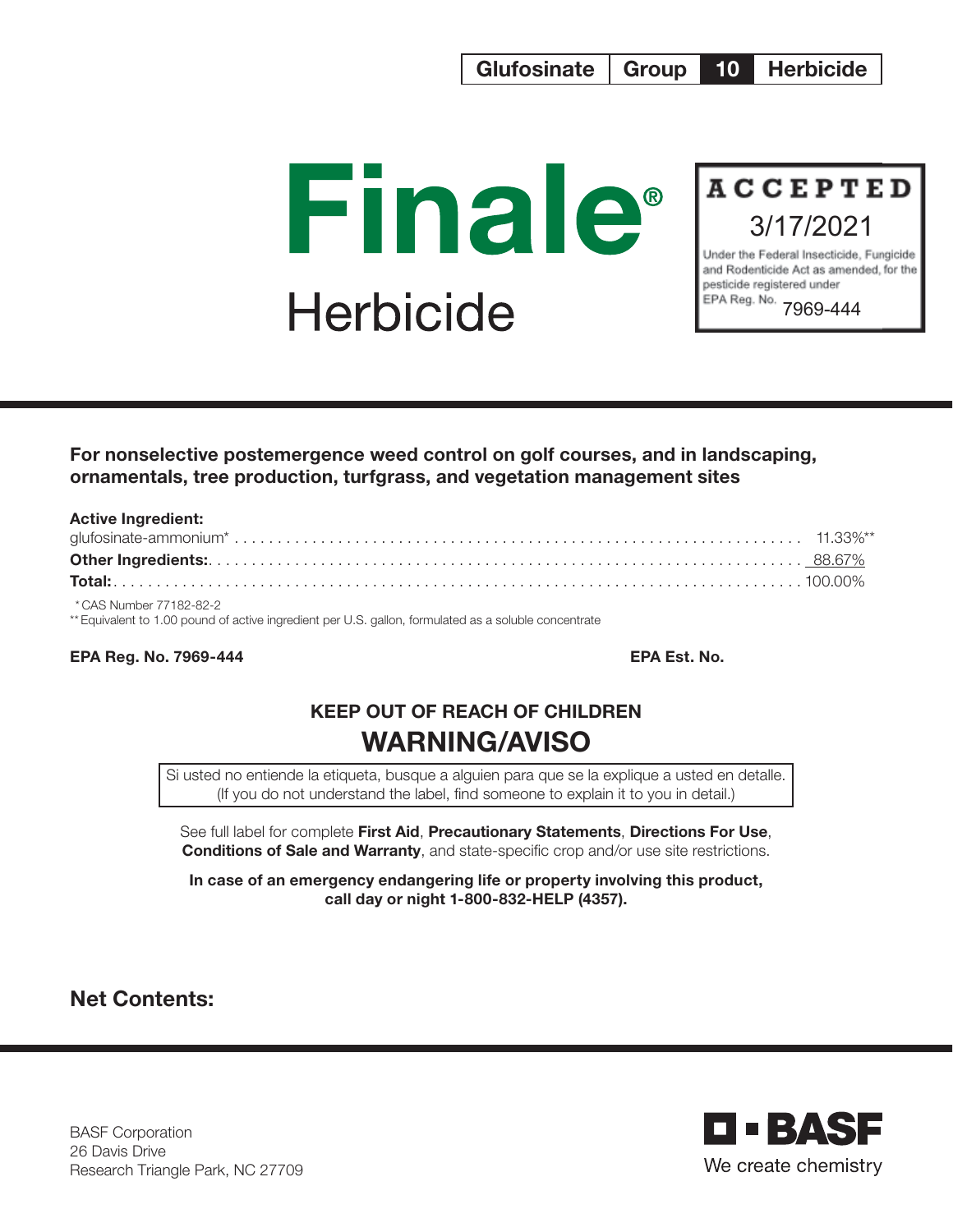|              | <b>FIRST AID</b>                                                                                                                                                                                                                                                                   |
|--------------|------------------------------------------------------------------------------------------------------------------------------------------------------------------------------------------------------------------------------------------------------------------------------------|
| If in eyes   | • Hold eyes open and rinse slowly and gently with water for 15 to 20 minutes.<br>• Remove contact lenses, if present, after the first 5 minutes; then continue rinsing.<br>• Call a poison control center or doctor for treatment advice.                                          |
| If swallowed | • Call a poison control center or doctor immediately for treatment advice.<br>• Have person sip a glass of water if able to swallow.<br>• DO NOT induce vomiting unless told to by a poison control center or doctor.<br>• DO NOT give anything by mouth to an unconscious person. |
| If on skin   | • Take off contaminated clothing.<br>. Rinse skin immediately with plenty of water for 15 to 20 minutes.<br>• Call a poison control center or doctor for treatment advice.                                                                                                         |
| If inhaled   | • Move person to fresh air.<br>• If person is not breathing, call 911 or an ambulance; then give artificial respiration, preferably<br>mouth to mouth if possible.<br>. Call a poison control center or doctor for further treatment advice.                                       |
|              | <b>HOTLINE NUMBER</b>                                                                                                                                                                                                                                                              |
|              | Have the product container or label with you when calling a poison control center or doctor or going for treatment.                                                                                                                                                                |

Have the product container or label with you when calling a poison control center or doctor or going for treatment. You may also contact BASF Corporation for emergency medical treatment information: 1-800-832-HELP (4357).

NOTE TO PHYSICIAN: If this product is ingested, endotracheal intubation and gastric lavage must be performed as soon as possible, followed by charcoal and sodium sulfate administration. Additionally, call 1-800-832-HELP (4357) immediately for further information.

## Precautionary Statements

#### Hazards to Humans and Domestic Animals

**WARNING.** Causes substantial but temporary eye injury. Harmful if swallowed, inhaled, or absorbed through skin. Avoid contact with skin, eyes, or clothing. Avoid breathing vapor or spray mist. Wash thoroughly with soap and water after handling and before eating, drinking, chewing gum, using tobacco, or using the toilet. Remove and wash contaminated clothing before reuse.

## Personal Protective Equipment (PPE)

#### Applicators and other handlers must wear:

- Coveralls worn over long-sleeved shirt and long pants
- Chemical-resistant gloves
- Shoes plus socks
- Protective eyewear (goggles, face shield, or safety glasses)

Discard clothing and other absorbent materials that have been drenched or heavily contaminated with this product's concentrate. DO NOT reuse them. Follow manufacturer's instructions for cleaning/maintaining PPE. If no such instructions for washables exist, use detergent and hot water. Keep and wash PPE separately from other laundry.

## USER SAFETY RECOMMENDATIONS

#### Users must:

- Remove clothing/PPE immediately if pesticide gets inside. Then wash thoroughly and put on clean clothing.
- Remove PPE immediately after handling this product. Wash the outside of gloves before removing. As soon as possible, wash thoroughly and change into clean clothing.

## Environmental Hazards

**DO NOT** apply directly to water, or to areas where surface water is present, or to intertidal areas below the mean high water mark. **DO NOT** contaminate water when disposing of equipment washwater or rinsate. Glufosinateammonium and its degradates have properties and characteristics associated with chemicals detected in groundwater. This chemical may leach into groundwater if used in areas where soils are permeable, particularly where the water table is shallow.

POLLINATOR ADVISORY. This product contains a herbicide. Follow all label directions and precautions to minimize potential off-target exposure in order to prevent effects to nontarget plants adjacent to the treated site that may serve as habitat or forage for pollinators.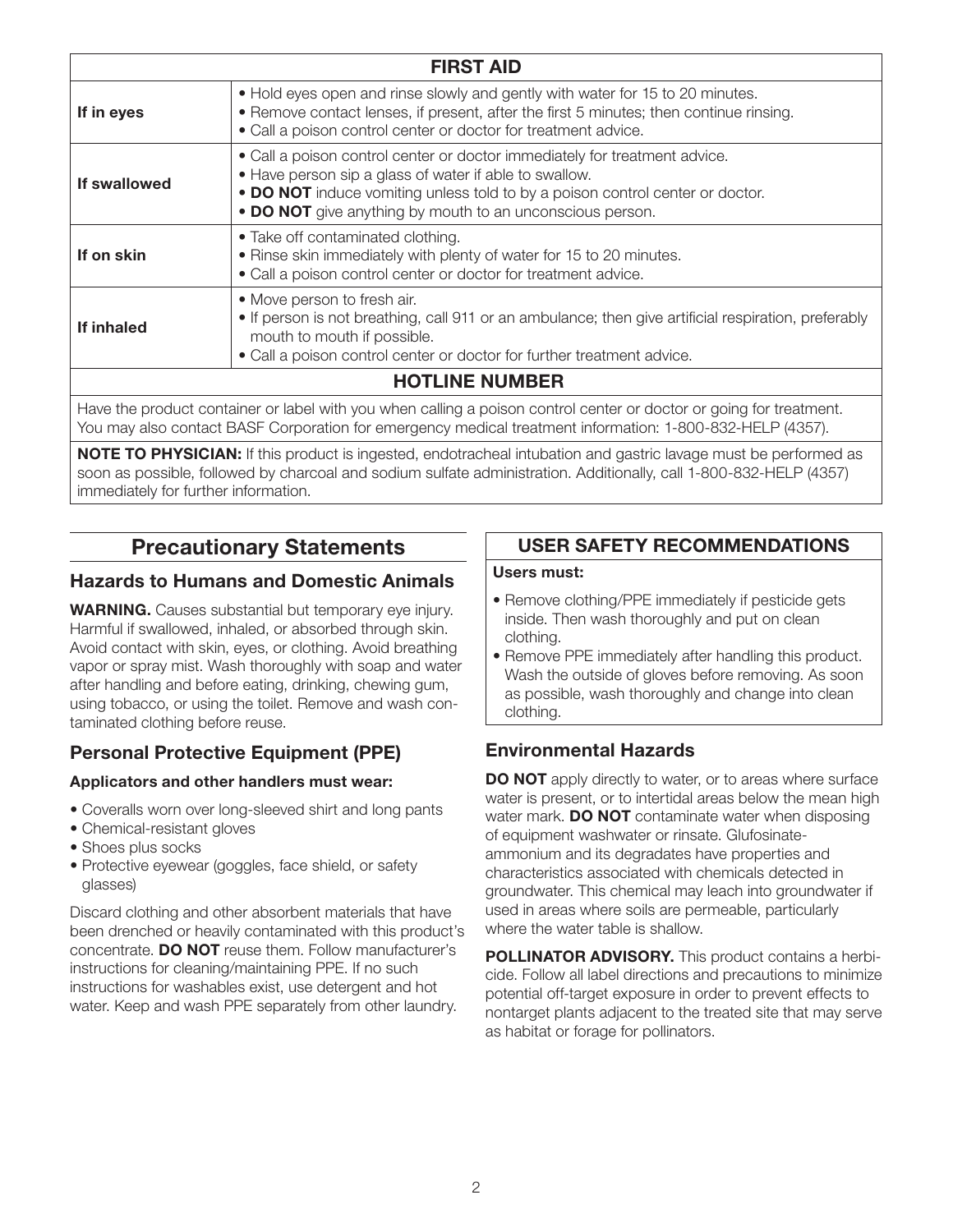## Directions For Use

It is a violation of federal law to use this product in a manner inconsistent with its labeling. This label must be in the possession of the user at time of application.

**DO NOT** apply this product in a way that will contact workers or other persons, either directly or through drift. Only protected handlers may be in the area during application. For any requirements specific to your state or tribe, consult the agency responsible for pesticide regulation.

#### Finale® herbicide is not for sale, distribution, or use in Nassau and Suffolk counties in New York State.

## AGRICULTURAL USE REQUIREMENTS

Use this product only in accordance with its labeling and with the Worker Protection Standard, 40 CFR Part 170. This standard contains requirements for the protection of agricultural workers on farms, forests, nurseries, and greenhouses; and handlers of agricultural pesticides. It contains requirements for training, decontamination, notification, and emergency assistance. It also contains specific instructions and exceptions pertaining to the statements on this label about personal protective equipment (PPE) and restricted-entry intervals. The requirements in this box only apply to uses of this product that are covered by the Worker Protection Standard.

DO NOT enter or allow worker entry into treated areas during the restricted-entry interval (REI) of 12 hours.

PPE required for early entry to treated areas that is permitted under the Worker Protection Standard and that involves contact with anything that has been treated, including plants, soil, or water, is:

- Coveralls
- Chemical-resistant gloves
- Shoes plus socks
- Protective eyewear (goggles, face shield, or safety glasses)

## NONAGRICULTURAL USE REQUIREMENTS

The requirements in this box apply to uses of this product that are NOT within the scope of the Worker Protection Standard for agricultural pesticides (40 CFR Part 170). The WPS applies when this product is used to produce agricultural plants on farms, forests, nurseries, or greenhouses. The applications for trimming and edging, industrial, recreational and public areas, and farmsteads are not within the scope of the WPS.

DO NOT enter treated areas without protective clothing until sprays have dried.

## STORAGE AND DISPOSAL

DO NOT contaminate water, food, or feed by storage or disposal. Open dumping is prohibited.

DO NOT use or store near heat or open flame. Store in original container in a well-ventilated area separately from fertilizer, feed, or foodstuffs. Avoid crosscontamination with other pesticides.

## Pesticide Disposal

Wastes resulting from the use of this product may be disposed of on-site or at an approved waste disposal facility. Improper disposal of excess pesticide, spray mix, or rinsate is a violation of federal law. If these wastes cannot be disposed of according to label instructions, contact the state agency responsible for pesticide regulation or the Hazardous Waste representative at the nearest EPA Regional Office for guidance.

## Container Handling

Nonrefillable Container. DO NOT reuse or refill this container. Triple rinse or pressure rinse container (or equivalent) promptly after emptying; then offer for recycling, if available, or reconditioning, if appropriate, or puncture and dispose of in a sanitary landfill, or by other procedures approved by state and local authorities.

Triple rinse containers small enough to shake (capacity ≤ 5 gallons) as follows: Empty the remaining contents into application equipment or a mix tank and drain for 10 seconds after the flow begins to drip. Fill the container 1/4 full with water and recap. Shake for 10 seconds. Pour rinsate into application equipment or a mix tank, or store rinsate for later use or disposal. Drain for 10 seconds after the flow begins to drip. Repeat this procedure two more times.

**Pressure rinse as follows:** Empty the remaining contents into application equipment or mix tank and continue to drain for 10 seconds after flow begins to drip. Hold container upside down over application equipment or mix tank, or collect rinsate for later use or disposal. Insert pressure rinsing nozzle in the side of the container and rinse at about 40 PSI for at least 30 seconds. Drain for 10 seconds after the flow begins to drip.

## In Case of Emergency

In case of large-scale spill of this product, call:

- CHEMTREC 1-800-424-9300
- BASF Corporation 1-800-832-HELP (4357)

In case of medical emergency regarding this product, call:

- Your local doctor for immediate treatment
- Your local poison control center (hospital)
- BASF Corporation 1-800-832-HELP (4357)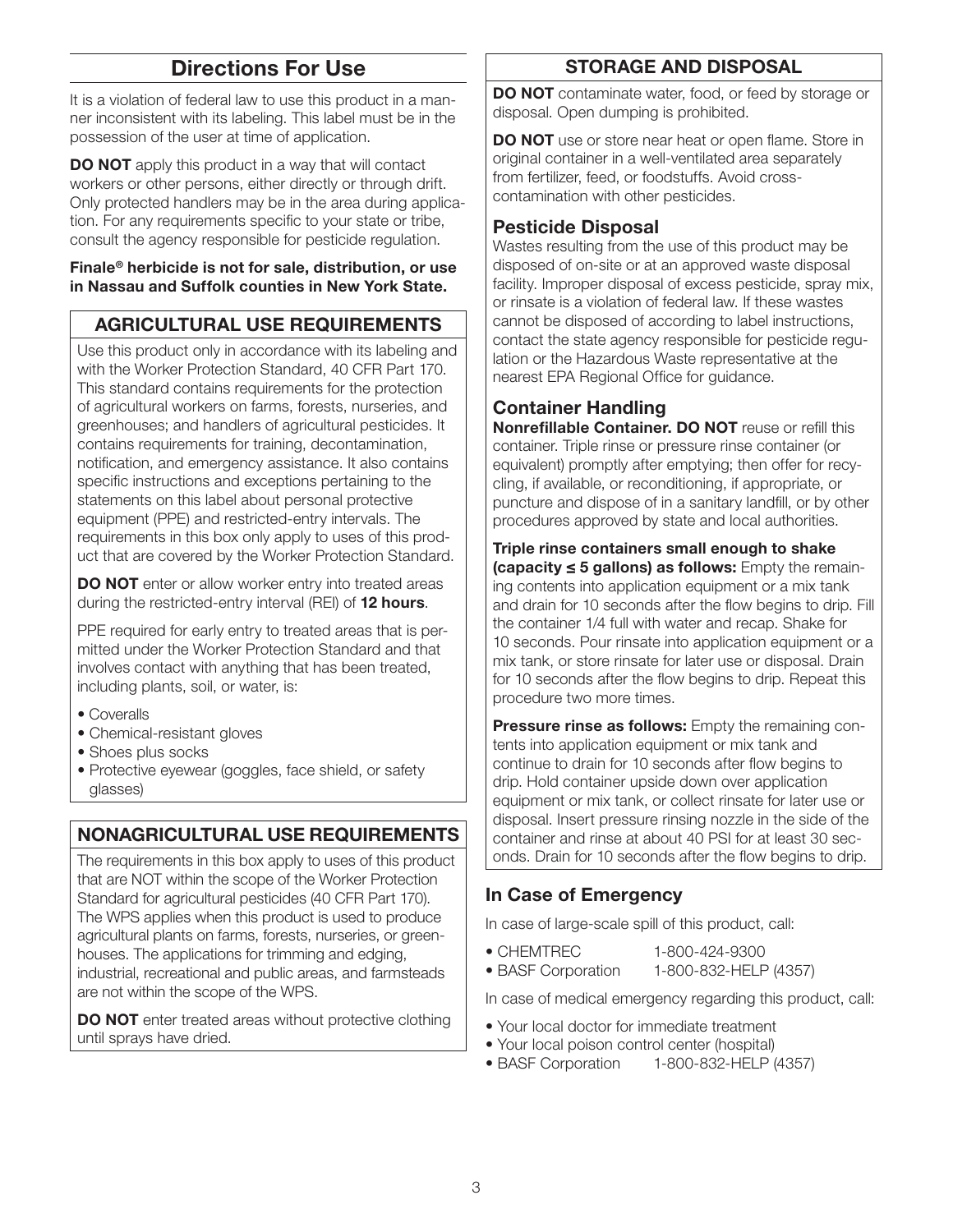#### Steps to take if material is released or spilled:

- Dike and contain the spill with inert material (sand, earth, etc.) and transfer liquid and solid diking material to separate containers for disposal.
- Remove contaminated clothing, and wash affected skin areas with soap and water.
- Wash clothing before reuse.
- Keep the spill out of all sewers and open bodies of water.

#### Use Sites

Finale<sup>®</sup> herbicide may be applied for control of emerged weeds to the following use sites; see the **Specific Use Site Instructions** section for details:

- Golf courses
- Native grass areas
- Ornamental production nurseries (including greenhouses, lath houses, shade houses)
- Turfgrass
- Conifer and hardwood tree production areas, nurseries and plantations, including Christmas trees
- Vegetation management in noncropland areas

#### Product Information

Finale is a broad-spectrum, postemergence herbicide that contains the active ingredient glufosinate-ammonium. **Finale** is a water-soluble concentrate for application as a foliar spray to control annual and perennial emerged broadleaves, grasses, and sedges. Finale also controls many terrestrial and riparian invasive and noxious weeds and controls or suppresses certain woody species (brush, trees, and vines) including conifers. Finale is nonselective and injures or kills green vegetation contacted by the spray (exception, non-susceptible turfgrass species).

## Mode of Action

Glufosinate-ammonium, the active ingredient in Finale, is a Group 10 herbicide and a potent inhibitor of glutamine synthetase.

#### Herbicide Resistance Management

Any weed population may contain or develop plants naturally resistant to this product. Weed species with resistant biotypes may eventually dominate the population if this herbicide is used repeatedly in the same area or in successive years as the primary method of control for the targeted species. Appropriate resistance-management strategies must be followed.

To delay herbicide resistance consider:

- Avoiding the consecutive use of Finale, or other glufosinate- containing products, on the same weed species over time.
- Using tank mixes or premixes with herbicides from different target-site-of-action groups as long as the involved products are all registered for the same use, have different sites of action, and are both effective at the tank mix or prepack rate on the weed(s) of concern.
- Basing herbicide use on a comprehensive Integrated Pest Management (IPM) program including cultural and mechanical weed control methods.
- Monitoring treated weed populations for loss of field efficacy and control of escapes with effective alternative herbicides or mechanical methods.
- Identifying weeds present in the area through scouting and area history and understand their biology. The weed control program needs to consider all of the weeds present.
- Scouting areas prior to application to identify the weeds present and their growth stage to determine if the intended application will be effective.
- Scouting areas after application to verify the treatment was effective.
- Suspected herbicide resistant weeds may be identified by the following indicators:
	- 1. Failure to control a species normally controlled by the herbicide at the dose applied, especially if control is achieved on adjacent weeds;
- 2. A spreading patch of noncontrolled plants of a particular species; and
- 3. Surviving plants mixed with controlled individuals of the same species
- If resistance is suspected, treating escapes with a herbicide with a different MOA and/or use nonchemical methods to remove escapes, as practical, with the goal of preventing further seed production.
- Contacting your local extension specialist or certified crop advisor for any additional pesticide resistancemanagement and/or IPM guidance for certain areas or specific weeds.
- Reporting any incidence of nonperformance of this product against a particular weed species or suspected weed resistance to your local extension specialist, certified crop advisor, BASF representative, or your Finale supplier.

#### Application Instructions

- Apply **Finale** to foliage of emerged weeds and woody (brush) species.
- Apply Finale in a single application or sequential applications.
- For best results, apply Finale under warm temperatures, high humidity, and bright sunlight.
- Weed control may be reduced when application is made when heavy dew, fog, and mist/rain are present, or to weeds under stress due to environmental conditions including drought, cool temperatures (below 50°F), or extended periods of cloudiness.
- Apply a higher rate of Finale for plant sizes listed (see Use Rates table) when vegetation cover is dense or when weeds are growing under stressed conditions or cool temperatures (below 50°F).
- **Finale** is rainfast between 30 minutes and 4 hours after application depending on weed species, application rate, and environmental conditions.
- Under active growing conditions, symptoms of Finale application on treated plant material occur within 2 to 4 days after application.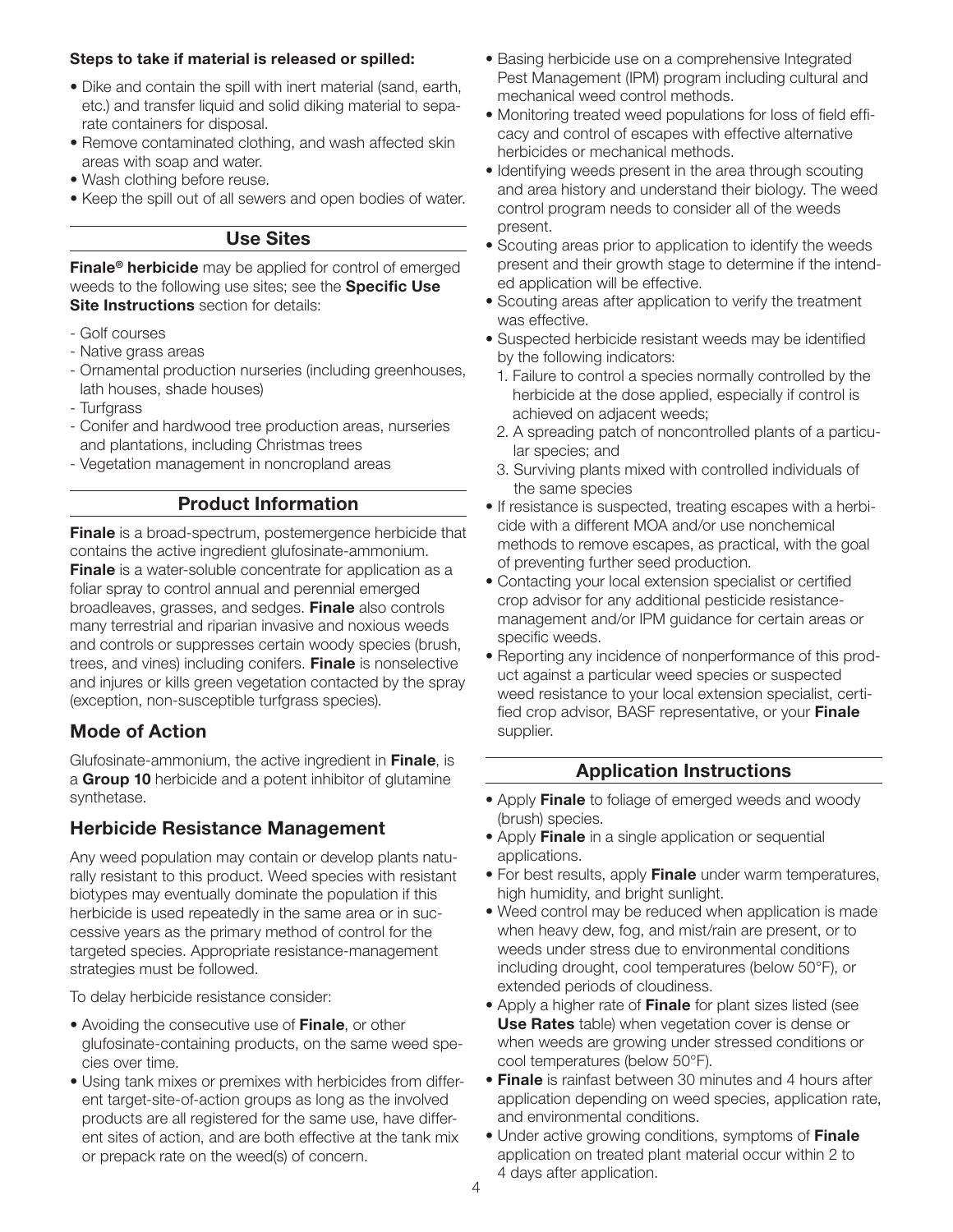- Regrowth may occur under certain conditions, including: weed growth stage at application, using less than the specified label rate, or environmental conditions.
- Delay seeding of turfgrasses for 7 days following **Finale**<sup>®</sup> herbicide treatment.
- Plants may be safely transplanted into Finale-treated areas after spray has dried.
- Finale may be applied by air or ground.

## Application Methods and Equipment

Use and configure application equipment for spray volume, accurate and uniform distribution of spray droplets over the treated area, and to avoid spray drift to nontarget areas. Maintain continuous agitation during spraying with mechanical or bypass agitation. Avoid overlaps that will increase rates above use rates specified in this label.

For best results, apply Finale in spray volumes that ensure uniform and thorough coverage of target vegetation.

Thoroughly clean sprayer after each use.

### Ground Application

- Broadcast, Banded or Boom Spray. Apply Finale at a minimum of 15 gallons of water per acre with spray pressure no more than is required for thorough target plant coverage.
- **Spot or Directed Spray.** Apply Finale with backpack, pump, or hydraulic sprayer to weeds or other undesirable foliage on a spray-to-wet basis. Ensure uniform and thorough coverage, but avoid applying beyond runoff.
- **Trimming and Edging.** When spraying Finale adjacent to desirable plants, use a shield made of cardboard, plywood, or sheet metal to help prevent spray from contacting foliage of desirable plants.
- **Side Trimming.** Direct the Finale spray solution to thoroughly cover (spray-to-wet) only the portion of the plant to be controlled.
- Broadcast Spray for Brush Control. Apply Finale with ground equipment at spray volume depending on height and density of the brush (see following paragraphs).

Low volume brush application: Apply 20 to 50 gallons per acre when brush height is less than 6 feet and brush cover is less than 60% of the area.

High volume brush application: Apply 50 to 100 gallons per acre when spraying medium-to-high density vegetation.

• Individual Plant Treatments (IPT). Apply Finale utilizing a selective foliar application method that targets individual plants (e.g., herbaceous or woody weed species). The application spray volume needs to be adjusted to account for the height and density of target vegetation to ensure thorough and uniform coverage of the target plant. Higher spray volumes may be necessary for taller/ denser vegetation. Make IPT using backpack or hydraulic handgun equipment. Selectively wet all foliage on the target plant, starting at top of plant and covering all sides, but **DO NOT** drench target vegetation causing

spray solution to run off. For best results, make IPT with an additive (see the Tank Mixing Other Products and Additives section for details).

### Aerial Application

- **Broadcast Spray.** Apply Finale at a minimum of 15 gallons of water per acre. The spray volume per acre is determined by the equipment to ensure thorough spray coverage of target vegetation.
- Helicopter Application Only. Apply Finale at a minimum of 15 gallons of water per acre. The spray volume per acre is determined by the height and density of the target vegetation and equipment used. A drift control device or drift control system may be used when applying to areas near desirable (susceptible) plants.

## Mandatory Spray Drift Mitigation

## Aerial Applications

- DO NOT release spray at a height greater than 10 ft above the vegetative canopy, unless a greater application height is necessary for pilot safety.
- The spray boom length must not exceed 75% of the wingspan or 90% of the rotor blade diameter.
- Applicators must select nozzles and pressure that deliver medium to coarse droplets in accordance with American Society of Agricultural & Biological Engineers Standard 572 (ASABE §572).
- Applicators must use 1/2 swath displacement upwind at the downwind edge of the field.
- DO NOT apply when wind speed exceeds 10 miles per hour at the application site.
- DO NOT apply during temperature inversions.

## Ground Applications

- Apply with the nozzle height recommended by the manufacturer, but no more than 4 feet above the ground or vegetative canopy, unless necessitated by application equipment.
- Applicators must select nozzles and pressure that deliver medium to coarse droplets in accordance with American Society of Agricultural & Biological Engineers Standard 572 (ASABE §572).
- DO NOT apply when wind speed exceeds 10 miles per hour at the application site.
- DO NOT apply during temperature inversions.

## Spray Drift Advisory

The applicator is responsible for avoiding off-site spray drift. Be aware of nearby nontarget sites and environmental conditions.

## Importance of Droplet Size

An effective way to reduce spray drift is to apply large droplets. Use the largest droplets that provide target pest control. While applying larger droplets will reduce spray drift, the potential for drift will be greater if application is made improperly or under unfavorable environmental conditions.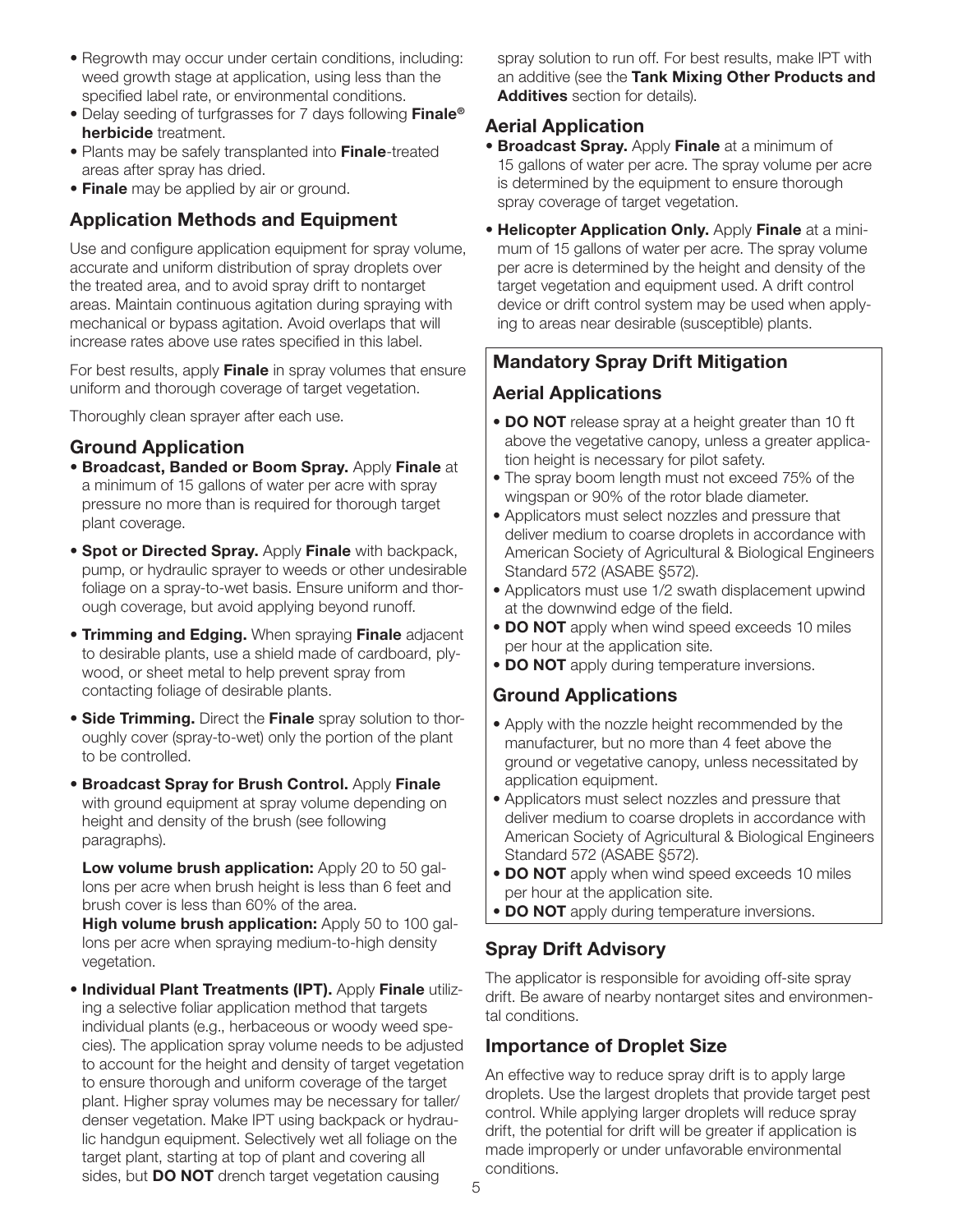## Controlling Droplet Size - Ground Boom

Volume. Increasing the spray volume so larger droplets are produced will reduce spray drift. Use the highest practical spray volume for the application. If a greater spray volume is needed, consider using a nozzle with a higher flow rate.

**Pressure.** Use the lowest spray pressure recommended for the nozzle to produce the target spray volume and droplet size.

**Spray Nozzle.** Use a spray nozzle designed for the intended application. Consider using nozzles designed to reduce drift.

### Controlling Droplet Size - Aircraft

Adjust Nozzles. Follow nozzle manufacturers' recommendations for setting up nozzles. Generally, to reduce fine droplets, orient nozzles parallel with the airflow in flight.

#### Boom Height - Ground Boom

Use the lowest boom height compatible with the spray nozzles that will provide thorough and uniform coverage. The boom must remain level with the vegetation canopy and have minimal bounce.

#### Release Height - Aircraft

Higher release heights increase the potential for spray drift.

#### Temperature and Humidity

When applying in hot and dry conditions, use larger droplets to reduce effects of evaporation.

### Temperature Inversion

Drift potential is high during a temperature inversion. Temperature inversions are characterized by increasing temperature with altitude and are common on nights with limited cloud cover and light-to-no wind. The presence of an inversion can be indicated by ground fog or by the movement of smoke from a ground source or an aircraft smoke generator. Smoke that layers and moves laterally in a concentrated cloud (under low wind conditions) indicates an inversion, while smoke that moves upward and rapidly dissipates indicates good vertical air mixing. Avoid application during temperature inversions.

#### Wind

Drift potential generally increases with wind speed. Avoid applications during gusty wind conditions. Applicators must be familiar with local wind patterns and terrain that could affect spray drift.

#### Shielded Sprayers

Shielding the boom or individual nozzles can reduce spray drift. Consider using shielded sprayers. Verify that shields are not interfering with uniform deposition of spray on the target area.

#### Use Restrictions for All Labeled Uses

- Grazing of vegetation treated with Finale<sup>®</sup> herbicide is prohibited for one year after treatment.
- **DO NOT** apply directly or allow drift to contact desirable green tissue, or green, thin, or uncalloused bark of desirable vegetation.
- DO NOT apply this product through any type of irrigation system.

| <b>Use Site</b>                                                                                                                                                                                                                                                                         | <b>Application</b><br><b>Method</b> | <b>Maximum</b><br><b>Single</b><br><b>Application</b><br>Rate | <b>Maximum</b><br>Annual<br><b>Application</b><br>Rate | <b>Maximum</b><br><b>Number of</b><br><b>Application</b><br><b>Per Year</b> | <b>Minimum</b><br><b>Retreatment</b><br><b>Interval</b><br>(days) |
|-----------------------------------------------------------------------------------------------------------------------------------------------------------------------------------------------------------------------------------------------------------------------------------------|-------------------------------------|---------------------------------------------------------------|--------------------------------------------------------|-----------------------------------------------------------------------------|-------------------------------------------------------------------|
| <b>Golf Course Maintenance and</b><br><b>Landscaping; Native Grass Areas;</b>                                                                                                                                                                                                           | <b>Broadcast</b>                    | 6 qts/A<br>$(1.5$ lbs ai/A)                                   |                                                        | $3^*$                                                                       | 5                                                                 |
| <b>Ornamentals; Commercial,</b><br><b>Residential, and Industrial</b><br><b>Landscaping; Conifer and Hardwood</b><br><b>Tree Production Areas, Nurseries,</b><br>and Plantations, including Christmas<br><b>Trees; Vegetation Control and</b><br><b>Management in Noncropland Areas</b> | Spot                                | 8 fl ozs per<br>gallon of spray<br>$(0.063$ lb ai)            | 18 qts/A<br>$(4.5$ lbs ai/A)                           |                                                                             |                                                                   |
| <b>Dormant Bermudagrass</b>                                                                                                                                                                                                                                                             | <b>Broadcast</b>                    | 6 qts/A<br>$(1.5$ lbs ai/A)                                   | 18 qts/A<br>$(4.5$ lbs ai/A)                           | $3^*$                                                                       | 5                                                                 |
|                                                                                                                                                                                                                                                                                         | Spot                                | 8 fl ozs per<br>gallon of spray<br>$(0.063$ lb ai)            |                                                        |                                                                             |                                                                   |
| Lawn or Turf Renovation and/or<br><b>Replacement (including residential</b><br>lawns)                                                                                                                                                                                                   | <b>Broadcast</b>                    | 4 qts/A<br>$(1.0$ lb ai/A)                                    | 16 qts/A<br>$(4.0$ lbs ai/A)                           | $4^*$                                                                       | 45                                                                |
|                                                                                                                                                                                                                                                                                         | Spot                                | 1.47 fl ozs per<br>gallon of spray<br>$(0.012$ lb ai)         |                                                        |                                                                             |                                                                   |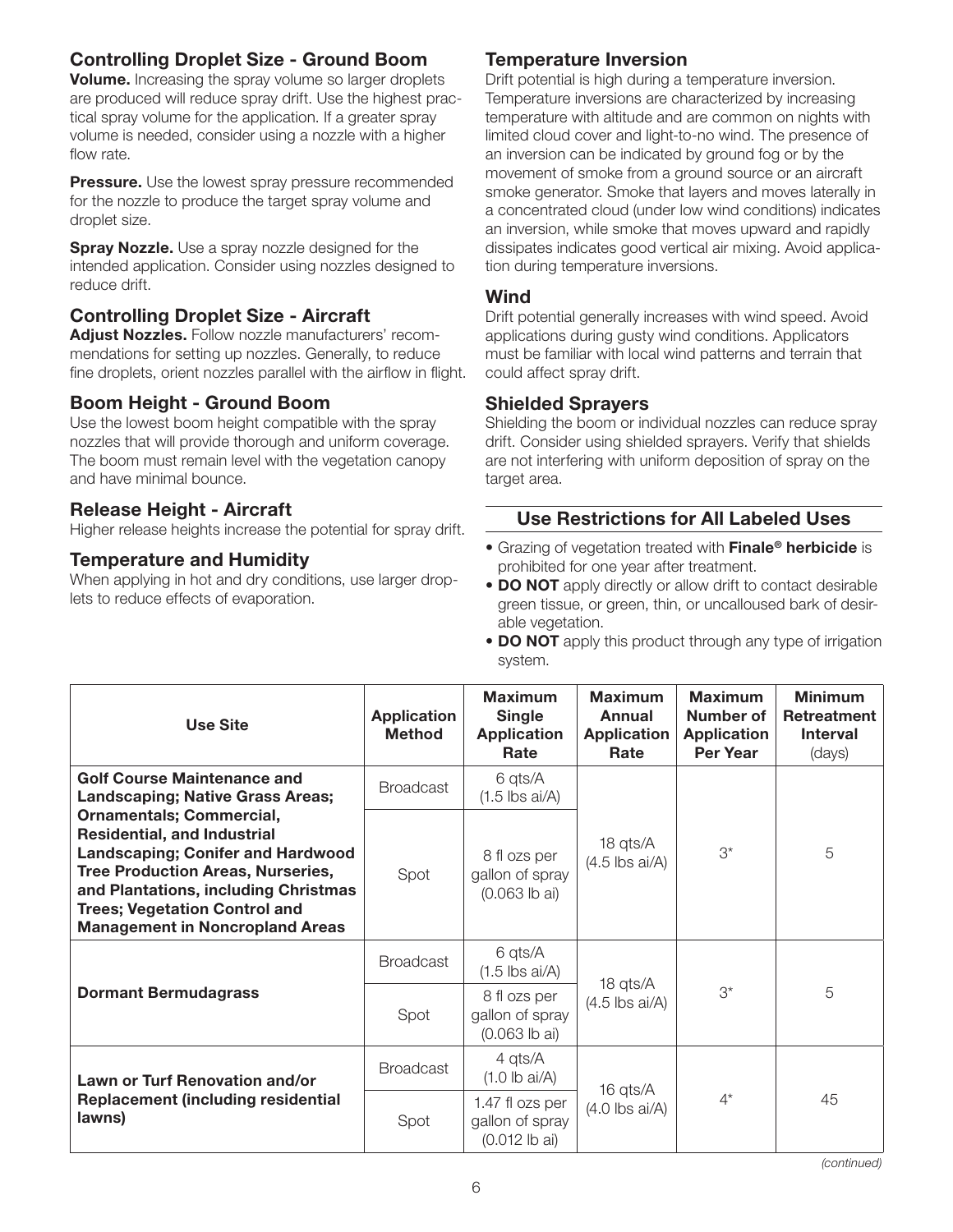| Use Site                                                    | <b>Application</b><br><b>Method</b> | <b>Maximum</b><br><b>Single</b><br><b>Application</b><br>Rate | <b>Maximum</b><br>Annual<br><b>Application</b><br>Rate | <b>Maximum</b><br><b>Number of</b><br><b>Application</b><br><b>Per Year</b> | <b>Minimum</b><br>Retreatment<br><b>Interval</b><br>(days) |
|-------------------------------------------------------------|-------------------------------------|---------------------------------------------------------------|--------------------------------------------------------|-----------------------------------------------------------------------------|------------------------------------------------------------|
| <b>Selective Weed Control in</b>                            | <b>Broadcast</b>                    | 4 qts/A<br>$(1.0$ lb ai/A)                                    | 18 qts/A                                               | $4^*$<br>(6 when                                                            |                                                            |
| <b>Nonsusceptible Turf (including</b><br>residential lawns) | Spot                                | 1.47 fl ozs per<br>gallon of spray<br>$(0.012$ lb ai)         | $(4.5$ lbs ai)                                         | using<br>reduced<br>rates)                                                  | 45                                                         |

\* When using the maximum single application rate (excluding spot treatments).

### Tank Mixing Other Products and Additives

It is the pesticide user's responsibility to ensure that all products in the mixtures are registered for the intended use. Read and follow the applicable restrictions and precautions and directions for use on all product labels involved in tank mixing. Users must follow the most restrictive directions for use and precautionary statements of each product in the tank mixture.

Finale<sup>®</sup> herbicide may be tank mixed or applied sequentially with other herbicide products registered for use in any use site found in this label. Refer to the tank mix product labels to confirm that the respective tank mix products are registered for the intended use. Read and follow the specific tank mixing instructions on this label and respective product labels.

**Finale** may be tank mixed with one or more preemergence herbicide(s) for residual control of emerging underground reproductive plant parts or weed seeds, as well as vegetative growth from previously treated plants.

#### Additives

Addition of nonionic antifoaming agent may reduce foaming, especially when using soft water.

Spray drift control additives may be used; read and follow all directions and precautions as specified on the drift control additive label.

Ammonium sulfate (AMS), methylated seed oil (MSO), or nonionic surfactant (NIS) may be added for foliar applications.

For optimum burndown activity with **Finale** and to achieve consistent weed control in postemergence use patterns, an adjuvant system may be used that includes any of the following:

| <b>Additive/Adjuvant</b>      | Rate                  |  |
|-------------------------------|-----------------------|--|
| AMS (spray grade)             | 2 to 4 $\text{lbs/A}$ |  |
| plus one of the following     |                       |  |
| 1% volume/volume (v/v)<br>MSO |                       |  |
| Or                            |                       |  |
| NIS                           | $0.25\%$ v/v          |  |

### Compatibility Test for Tank Mixing Other Products and Additives

Before tank mixing components, always perform a compatibility jar test.

- 1. In a clear glass jar, add components in the order listed.
- 2. Add the appropriate amount of herbicide in the following order: (a) dry flowable, (b) wettable powder, (c) aqueous suspensions, (d) flowables, (e) liquids, and (f) solutions and emulsifiable or liquid concentrates. Shake or gently stir jar after each addition to thoroughly mix.
- 3. After all components have been added, cap jar, tighten lid, and invert ten cycles to mix.
- 4. Let solution in jar stand for 15 minutes.
- 5. Evaluate the solution for uniformity and stability. Look for separation, large flakes, precipitates, gels, heavy oily film on the jar, or other signs of incompatibility. If the tank mix partners are not compatible, **DO NOT** use the mixture in any spray solution that could clog spray nozzles.

## Mixing Order

Make sure each component is thoroughly mixed and suspended before adding tank mix partners. Maintain constant agitation during mixing and application until spraying is completed.

- 1. Start with calibrated and clean equipment.
- 2. Fill the spray tank half full with water.
- 3. Start agitation.
- 4. If mixing with a flowable/wettable powder tank mix partner, prepare a slurry of the appropriate amount of the product in a small amount of water. Add the slurry to the spray tank.
- 5. Add ammonium sulfate (AMS) to the spray tank if needed.
- 6. If mixing with a liquid tank mix partner, add the liquid mix partner next.
- 7. Complete filling the spray tank with water **before add**ing Finale because foaming may occur.
- 8. Add Finale when tank is full and continue agitation.
- 9. If foaming occurs, use a silicone-based **antifoaming** agent.

If the spray mixture is allowed to settle for any period of time, thorough agitation is required to resuspend the mixture before spraying is resumed. Maintain constant agitation while spraying.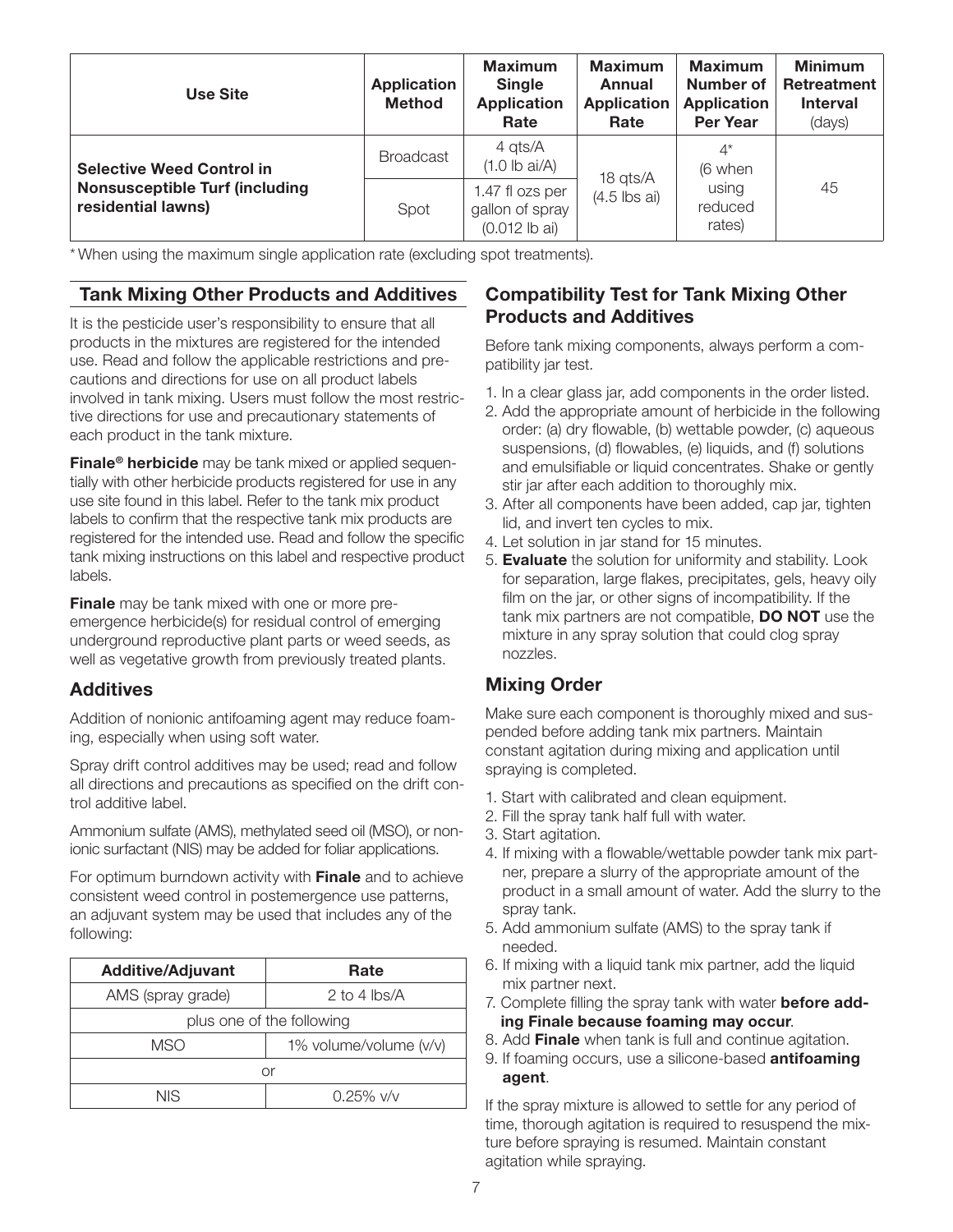#### Use Rates

| <b>Weed Size and</b><br><b>Growth Stage</b>                         | <b>Broadcast</b><br><b>Rate of</b><br>Finale <sup>®</sup><br>herbicide<br>(quarts/A) | <b>Spot Spray</b><br><b>Rate of Finale</b><br>(% solution) |
|---------------------------------------------------------------------|--------------------------------------------------------------------------------------|------------------------------------------------------------|
| Weeds $<$ 3 inches in<br>diameter or height                         | $2$ to $3$                                                                           | 1 to $1.5$                                                 |
| Weeds $<$ 6 inches in<br>diameter or height,<br>pre-tiller grasses  | 3 to 4                                                                               | 1.5 to $2.5$                                               |
| Weeds $\geq 6$ inches in<br>diameter or height,<br>tillered grasses | 4 to 6                                                                               | $2.5$ to $3$                                               |
| Weeds $> 8$ inches in<br>diameter or height                         | 6                                                                                    | З                                                          |
| Brush                                                               | $2$ to $6$                                                                           | 1 to $3$                                                   |
| Volunteer conifer                                                   | 4                                                                                    | 2.5                                                        |

| <b>Rate of Finale</b><br>(quarts/A) | <b>Glufosinate Rate</b><br><b>Equivalency</b><br>(Ibs ai/A) |
|-------------------------------------|-------------------------------------------------------------|
| 2                                   | 0.5                                                         |
| З                                   | 0.75                                                        |
|                                     | 1.0                                                         |
| հ                                   | 1.5                                                         |
| 16                                  | 4.0                                                         |
| 18                                  | 45                                                          |

Spot Spray Dilution. Amount of Finale added to water to make 1 to 100 gallons of spot spray solution at dosages of 1% to 6% solution.

|                                 |               |         |                         | <b>Volume of Spot Spray Solution</b> |               |  |
|---------------------------------|---------------|---------|-------------------------|--------------------------------------|---------------|--|
| <b>Desired</b><br>$\frac{0}{0}$ | 1             | 10      | 25                      | 50                                   | 100           |  |
| <b>Solution</b>                 | gallon        | gallons | gallons                 | gallons                              | gallons       |  |
| (V/V)                           |               |         | <b>Amount of Finale</b> |                                      |               |  |
| 1.0%                            | 1.5           | 13      | 1                       | 2                                    | 1             |  |
|                                 | fl ozs        | fl ozs  | quart                   | quarts                               | gallon        |  |
| 1.5%                            | $\mathcal{P}$ | 20      | 1.5                     | 3                                    | 1.5           |  |
|                                 | fl ozs        | fl ozs  | quarts                  | quarts                               | gallons       |  |
| 2.0%                            | 2.5           | 25      | $\mathcal{P}$           | 4                                    | $\mathcal{P}$ |  |
|                                 | fl ozs        | fl ozs  | quarts                  | quarts                               | gallons       |  |
|                                 | 3             | 36      | 2.5                     | 5                                    | 2.5           |  |
| 2.5%                            | fl ozs        | fl ozs  | quarts                  | quarts                               | gallons       |  |
|                                 | 4             | 40      | З                       | 6                                    | 3             |  |
| 3%                              | fl ozs        | fl ozs  | quarts                  | quarts                               | gallons       |  |
| $6\%$ *                         | 8             | 80      | 6                       | 12                                   | 6             |  |
|                                 | fl ozs        | fl ozs  | quarts                  | quarts                               | gallons       |  |

\* Spot treatment rate for Individual Plant Treatment applications only.

### Weeds Controlled

For postemergence control of emerged weeds listed in the following tables, apply Finale at the rates for broadcast or spot applications based on weed size and growth stage.

#### Broadleaf Weeds Controlled

| <b>Common Name</b>          | <b>Scientific Name</b>      |
|-----------------------------|-----------------------------|
| <b>Bindweed</b>             | Convolvulus spp.            |
| Buckwheat, wild             | Polygonum convolvulus       |
| <b>Buffalobur</b>           | Solanum rostratum           |
| Burdock, common             | Arctium minus               |
| Chickweed, common           | Stellaria media             |
| Clover, white               | Trifolium repens            |
| Cocklebur, common           | Xanthium strumarium         |
| Dandelion, common           | Taraxacum officinale        |
| Dock, curly                 | Rumex crispus               |
| Dogbane, hemp               | Apocynum cannabinum         |
| Filaree, redstem            | Erodium cicutarium          |
| Fleabane                    | Erigeron spp.               |
| Goldenrod                   | Solidago spp.               |
| Gromwell, field or corn     | <b>Buglossoides arvense</b> |
| Henbit                      | Lamium amplexicaule         |
| Horsetail, field            | Equisetum arvense           |
| Jimsonweed                  | Datura stramonium           |
| Kochia                      | Kochia scoparia             |
| Lambsquarters, common       | Chenopodium spp.            |
| Lettuce, prickly            | Lactuca serriola            |
| Mallow, little (cheeseweed) | Malva parviflora            |
| Marestail (horseweed)       | Conyza canadensis           |
| Mugwort                     | Artemisia vulgaris          |
| Mullein                     | Verbascum spp.              |
| Mustard, tansy (flixweed)   | Descurainia sophia          |
| Mustard, wild               | Sinapis arvensis            |
| Nettle                      | Urtica spp.                 |
| Nightshade                  | Solanum spp.                |
| Onion, wild                 | Allium canadense            |
| Pennycress, field           | Thlaspi arvense             |
| Pigweed                     | Amaranthus spp.             |
| Plantain                    | Plantago spp.               |
| Pokeweed, common            | Phytolacca americana        |
| Purslane, common            | Portulaca oleracea          |
| Ragweed                     | Ambrosia spp.               |
| Rocket, London              | Sisymbrium irio             |
| Rocket, yellow              | Barbarea vulgaris           |
| Rose, wild                  | Rosa spp.                   |
| Shepherd's purse            | Capsella bursa-pastoris     |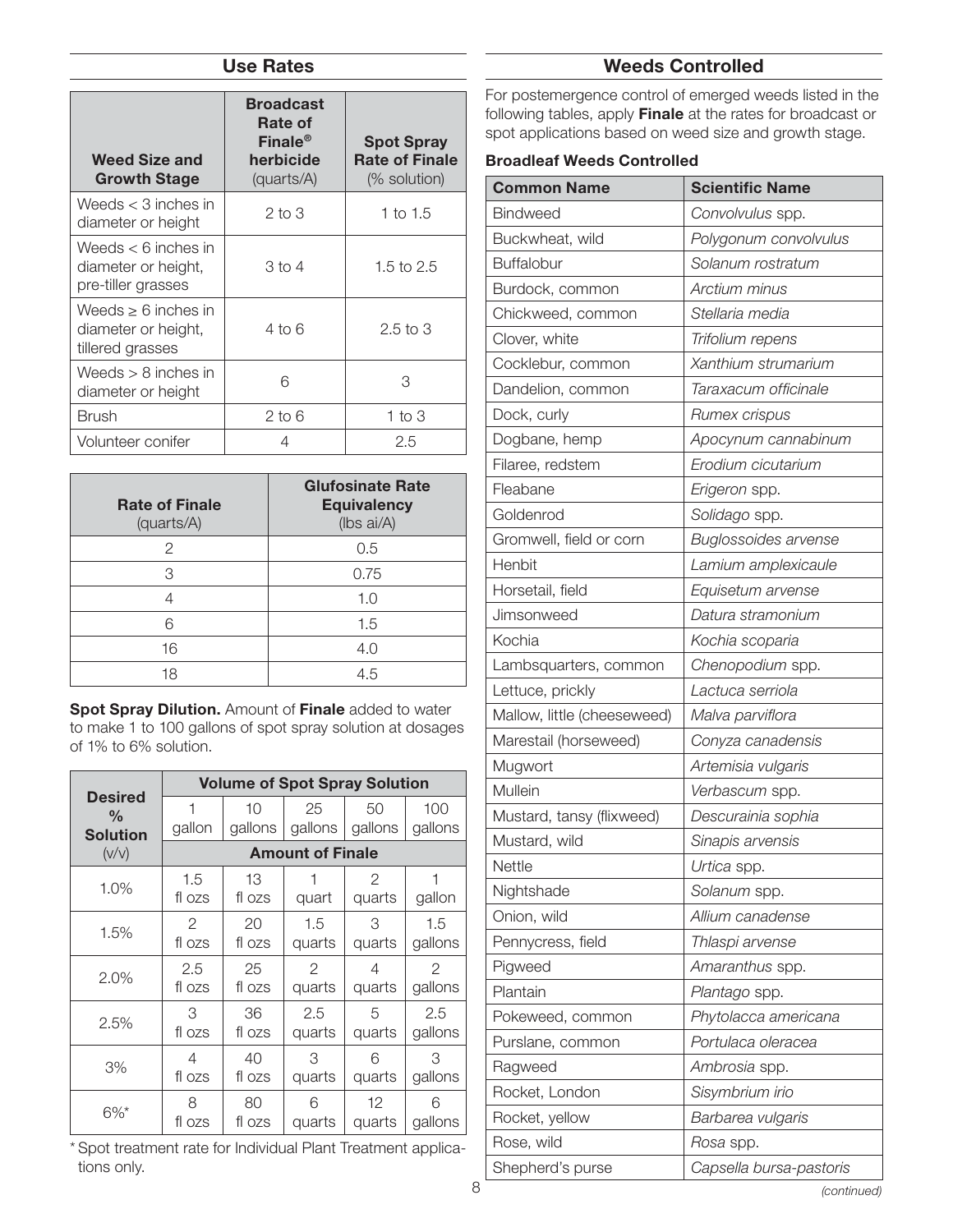#### **Broadleaf Weeds Controlled (continued)**

| <b>Common Name</b>         | <b>Scientific Name</b>  |
|----------------------------|-------------------------|
| Smartweed, Pennsylvania    | Polygonum pensylvanicum |
| Sowthistle, annual         | Sonchus oleraceus       |
| Spurge, leafy              | Euphorbia esula         |
| Thistle, Canada            | Cirsium arvense         |
| Thistle, musk              | Carduus nutans          |
| Thistle, Russian           | Salsola iberica         |
| Turnip, wild (wild radish) | Raphanus raphanistrum   |
| Velvetleaf                 | Abutilon theophrasti    |
| Vervain                    | Verbena spp.            |
| Virginia copperleaf        | Acalypha virginica      |
| White heath aster          | Erigeron spp.           |
| Woodsorrel                 | Oxalis spp.             |

#### Grass Weeds and Sedges Controlled

| <b>Common Name</b>     | <b>Scientific Name</b>               |
|------------------------|--------------------------------------|
| Bahiagrass             | Paspalum notatum                     |
| <b>Barley</b>          | Hordeum spp.                         |
| Barnyardgrass          | Echinochloa crus-galli               |
| Bermudagrass           | Cynodon dactylon                     |
| Bluegrass, annual      | Poa annua                            |
| Bluegrass, Kentucky    | Poa pratensis                        |
| Brome, downy           | <b>Bromus tectorum</b>               |
| Brome, smooth          | <b>Bromus inermis</b>                |
| Carpetgrass            | Axonopus affinis                     |
| Crabgrass              | Digitaria spp.                       |
| Cupgrass, woolly       | Eriochloa acuminata                  |
| Dallisgrass            | Paspalum dilatatum                   |
| Fescue                 | Festuca spp.                         |
| Foxtail, giant         | Setaria faberi                       |
| Foxtail, green         | Setaria viridis                      |
| Foxtail, yellow        | Setaria pumila                       |
| Goosegrass             | Eleusine indica                      |
| Guineagrass            | Urochloa maxima                      |
| Johnsongrass (rhizome) | Sorghum halepense                    |
| Lovegrass              | Eragrostis spp.                      |
| Nutsedge               | Cyperus spp.                         |
| Panicum, fall          | Panicum dichotomiflorum              |
| Para grass             | Urochloa mutica                      |
| Quackgrass             | Elymus repens                        |
| Ryegrass               | Lolium spp.                          |
| Sandbur                | Cenchrus spp.                        |
| Shattercane            | Sorghum bicolor spp.<br>arundinaceum |

#### Grass Weeds and Sedges Controlled (continued)

| <b>Common Name</b> | <b>Scientific Name</b> |
|--------------------|------------------------|
| Signalgrass        | Urochloa spp.          |
| Sprangletop        | Leptochloa spp.        |
| Stinkgrass         | Eragrostis cilianensis |
| Torpedograss       | Panicum repens         |
| Vaseygrass         | Paspalum urvillei      |
| Wheat, volunteer   | Triticum aestivum      |
| Wild oat           | Avena fatua            |
| Windgrass, common  | Apera spica-venti      |

#### Brush<sup>1,2</sup> Species Suppressed or Controlled

| <b>Common Name</b>              | <b>Scientific Name</b>              |
|---------------------------------|-------------------------------------|
| Blackberry                      | Rubus spp.                          |
| Cedar, western red <sup>2</sup> | Thuja plicata                       |
| Deerbrush                       | Ceanothus integerrimus              |
| Douglas fir <sup>2</sup>        | Abies spp.                          |
| EIm <sup>2</sup>                | Ulmus spp.                          |
| Gallberry                       | llex spp.                           |
| Hazel                           | Corylus spp.                        |
| Honeysuckle                     | Lonicera spp.                       |
| Huckleberry                     | Gaylussacia spp.;<br>Vaccinium spp. |
| Maple                           | Acer spp.                           |
| Multiflora rose                 | Rosa multiflora                     |
| $Oak^2$                         | Quercus spp.                        |
| Pine <sup>2</sup>               | Pinus spp.                          |
| Poison ivy                      | Toxicodendron radicans              |
| Poison oak                      | Toxicodendron toxicarium            |
| Roundleaf greenbrier            | Smilax rotundifolia                 |
| Salmonberry                     | Rubus spectabilis                   |
| Sumac                           | Rhus typhina                        |
| Sweetgum                        | Liquidambar styraciflua             |
| Thimbleberry                    | Rubus parviflorus                   |
| Trumpet creeper                 | Campsis radicans                    |
| Vine maple                      | Acer circinatum                     |

<sup>1</sup> Not for use on brush in California.

<sup>2</sup> Apply higher rates of Finale<sup>®</sup> herbicide:

- for hard-to-control woody plants including elm, certain oaks, or when plant leaf surfaces have hardened off; or tank mix Finale with other herbicides registered for control of these woody plants.
- when conditions are not optimum for thorough spray coverage, including when weed growth is heavy or dense.

#### <sup>2</sup> Apply lower rates of Finale when:

- target species is conifer.
- vegetation growth conditions allow for uniform spray coverage.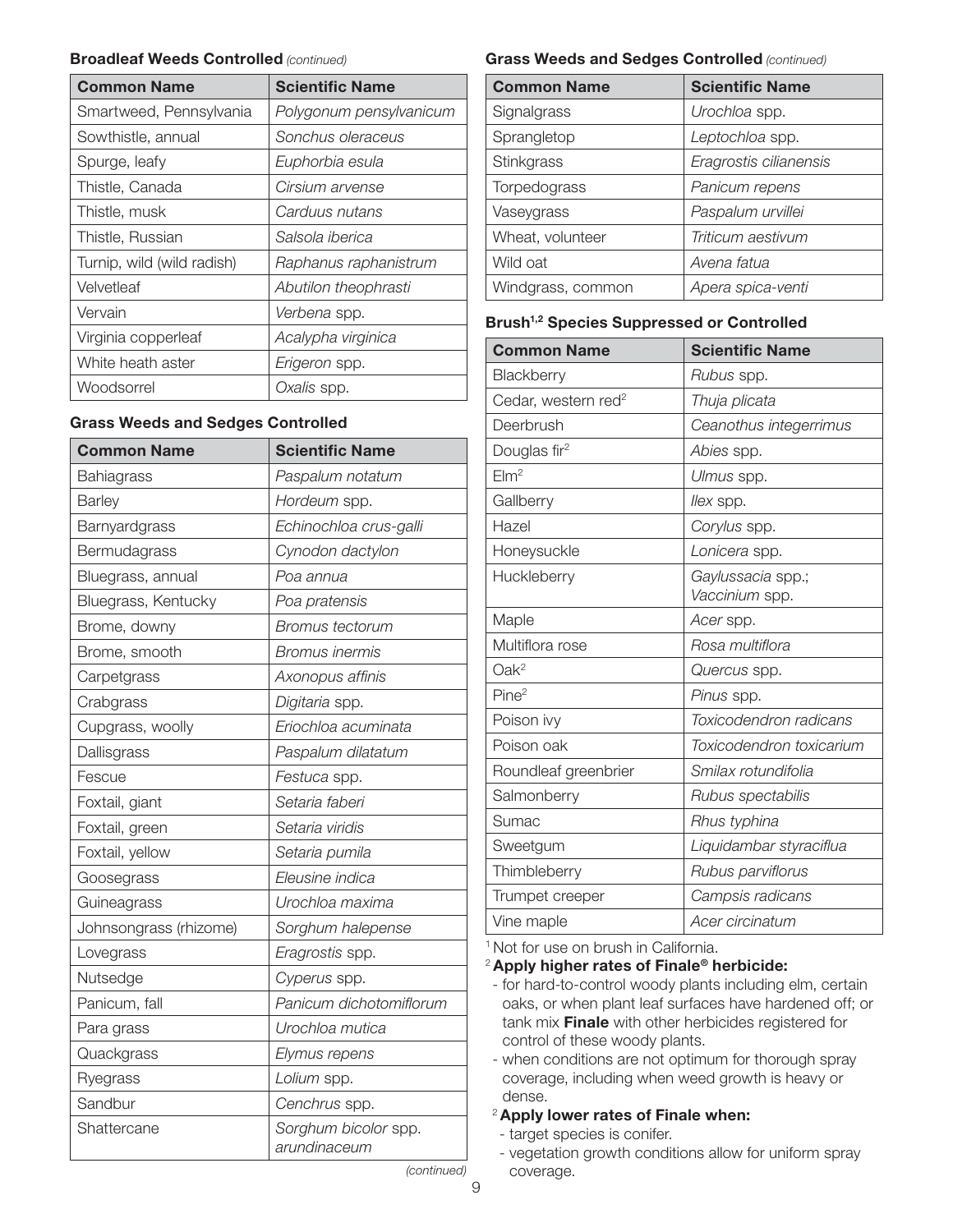### Specific Use Site Instructions

#### Golf Course Maintenance and Landscaping

Finale<sup>®</sup> herbicide may be used for trimming (including side) and edging on golf courses along cart paths; around tee box signs, ball washers, light posts, sign posts, and sand traps; and in landscape areas including around individual trees and shrubs, landscape beds, mulched areas, clubhouses, buildings, foundations, fences, driveways, paths, parking areas, and sidewalks. When spraying in areas adjacent to desirable plants, use a shield made of cardboard, plywood, or sheet metal to help prevent spray from contacting foliage of desirable plants.

Finale may be used to establish and maintain native grass and natural areas (areas as specified below in **Native Grass Areas** section) on golf courses. Apply **Finale** as a postemergence broadcast or spot application for nonselective broadleaf weed control in native grass areas and unimproved turf.

#### Native Grass Areas

**Finale** may be used to establish and maintain native grass and natural areas including wildlife management areas, wildlife openings, wildlife food plots, wildlife habitats, habitat restoration areas, and conservation reserve program (CRP) areas. [Optional text: Not for use in California.]

Apply Finale only as a spot or IPT application for selective weed control in native grass areas and unimproved turf.

#### **Ornamentals**

Apply Finale for the control of undesirable vegetation in ornamental production during bed preparation before planting; around and within shade houses, lath houses, and/or greenhouses; as a directed spray around containers and field-grown established ornamentals and ornamental gardens; and for nursery maintenance.

**Finale** may be applied around nonbearing fruit and nut trees, vines, brambles, and bushberries grown in commercial ornamental production nurseries. Immature and/or inedible fruits may appear and are not intended for harvest or consumption.

**Planting Bed Preparation Application. Apply Finale** as a broadcast application targeting emerged weeds during preplant bed preparation for new ornamental plantings and production. Ornamentals may be planted into the treated area after the restricted-entry interval (REI) of 12 hours.

#### Directed Spray Application. Apply Finale

postemergence- directed as a broadcast, banded, or spot spray application to control emerged weeds in/around field-grown woody plants and trees, between and/or around containers, and in/around ornamental gardens.

**DO NOT** make an over-the-top application to ornamentals or severe injury will occur.

DO NOT apply directly to or allow spray drift to contact desirable green tissue or green, thin, or uncalloused bark of desirable vegetation or severe injury will occur.

Greenhouse, Lath House, and Shade House Applications. Apply Finale to control emerged weeds in greenhouses, lath houses, and shade houses. Air circulation fans must be turned off during application. Apply Finale as a directed spray, using large droplet and low-pressure type nozzles. DO NOT drift or directly contact desirable vegetation, especially edible crops.

Nursery Maintenance. Apply Finale for nursery maintenance in areas where ornamental plants are not currently being grown, including gravel or stone pathways, roads within the nursery, dry irrigation ditches and/or ditchbanks, unused gravel pads within nursery blocks, or nursery pads not currently in production, and around greenhouses, lath houses, and shade houses.

Side Trimming. Direct the Finale spray solution to thoroughly cover (spray-to-wet) only the portion of the plant to be controlled.

#### Commercial, Residential, and Industrial Landscaping

**Finale** may be used for trimming (including side) and edging commercial and/or residential landscape areas including around individual trees and shrubs, landscape beds, mulched areas, home foundations, garages, buildings, fences, driveways, parking areas, sidewalks, yard ornaments, mail boxes, light posts, walking paths, patios, and industrial landscapes and landscaped highway medians, interchanges, embankments, and buffer areas where perennial plants are established. When spraying in areas adjacent to desirable plants, use a shield made of cardboard, plywood, or sheet metal to help prevent spray from contacting foliage of desirable plants.

**Finale** may be applied around nonbearing fruit and nut trees, vines, and bushberries grown in commercial, residential, or industrial areas. Immature and/or inedible fruits may appear and are not intended for harvest or consumption.

Apply **Finale** postemergence-directed as a broadcast, banded, or spot spray application around established trees and/or woody shrubs while targeting emerged weeds.

**DO NOT** make an over-the-top application to any desirable landscape vegetation or severe injury will occur.

DO NOT apply directly or allow spray drift to contact desirable green tissue or green, thin, or uncalloused bark of desirable vegetation or severe injury will occur.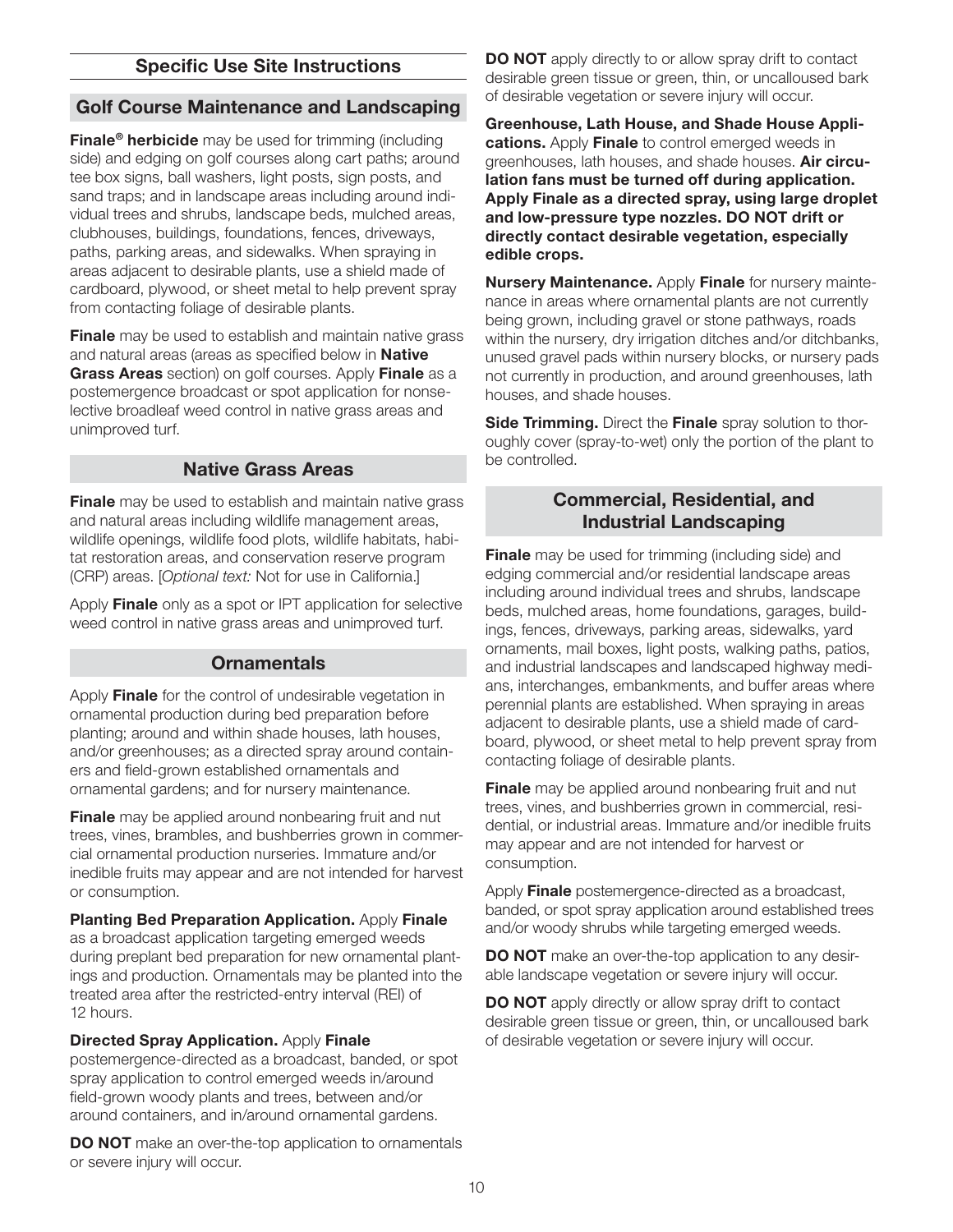#### **Turfgrass**

Finale<sup>®</sup> herbicide may be applied in the turfgrass use sites (dormant Bermudagrass, lawn or turf renovation and/ or replacement, selective weed control) in any maintained turf including commercial, industrial, residential lawn, athletic, recreational, golf, and sod farm settings.

**Dormant Bermudagrass - Apply Finale to control win**ter annual weeds in well-established dormant hybrid or common Bermudagrass grown on athletic fields, home lawns, golf courses, or in unimproved, dormant roadside Bermudagrass turf. Apply only when Bermudagrass turf is fully dormant and before spring greenup or severe turfgrass injury or delayed greenup may occur. For best results, apply Finale as a broadcast spray after most weeds have germinated and are in an early growth stage. Applications of **Finale** may also be made to suppress or control undesirable biennial or perennial weeds. Avoid high volume and spot applications where spray volume exceeds 80 gallons per acre or injury or delayed greenup may occur. Apply **Finale** in a single application or sequentially if follow-up applications are necessary. Apply up to three times per year but **DO NOT** apply cumulatively more than 18 quarts of Finale per acre per year for this use.

Lawn or Turf Renovation and/or Replacement (including residential lawns) - Apply Finale as a broadcast spray at 4 quarts per acre or as a spot spray at 1.47 fl ozs per gallon of water for each 500 sq feet (equivalent to 1.0 lb ai/A) to remove any undesired lawn or turfgrass and to kill any existing broadleaf and grass weeds. For best results, apply in the spring or fall, when daytime temperatures are at least 60º F. If the lawn or turf is dry, water every other day for a week before applying **Finale. DO NOT** mow for 7 days before or after herbicide application. If necessary for more thorough renovation, re-apply Finale at no less than 45-day intervals. Make up to 4 applications per year for renovation but **DO NOT** apply cumulatively more than 16 quarts of **Finale** per acre per year for this use. For removal or renovation of wellestablished turfgrass areas, apply Finale with a compatible tank mix partner for more thorough grass control (grass herbicides for example, glyphosate, clethodim, or fluazifop).

Selective Weed Control in Non-susceptible Turf (including residential lawns) - Apply Finale at 2 to 4 quarts per acre as postemergence over-the-top broadcast spray or as spot spray at 1.47 fl ozs per gallon of water for each 500 square feet (equivalent to 1.0 lb ai/A) to non-susceptible turfgrass species and/or cultivars to remove any annual or perennial weeds infesting the turf. If regrowth of treated weeds is observed, re-apply Finale at no less than 45-day intervals to achieve the desired weed control results. Make up to 6 applications per year for selective weed control, but **DO NOT** apply cumulatively more than 18 quarts of **Finale** per acre per year for this use.

### Conifer and Hardwood Tree Production Areas, Nurseries, and Plantations, including Christmas Trees

Apply Finale to control volunteer conifers and other undesirable plants during site preparation operations before planting and establishment of conifer and hardwood tree productions areas, nurseries, and plantations, including Christmas trees; or as an understory application below the tree canopy of established conifers and hardwoods.

DO NOT apply Finale as an over-the-top broadcast spray to desirable tree plantings (including Christmas trees) or severe injury will occur.

**DO NOT** apply directly to or allow spray drift to contact desirable green tissue or green, thin, or uncalloused bark of desirable trees, including Christmas trees, or severe injury will occur.

Site Preparation Application. Apply Finale as a broadcast application during preplant site preparation for control of volunteer conifers and other undesirable plants, and for enhanced brownout with other site-preparation tank mixes. Seedling trees may be planted into the treated area after the restricted-entry interval (REI) of 12 hours.

Volunteer Conifer Control. For best control of volunteer conifer, apply **Finale** as a foliar application in the spring, summer, and early fall when volunteer conifer seedlings are actively growing. Mid-to-late fall applications to volunteer conifer that are slowing their growth may not provide consistent control.

Understory Application in Established Plantations.

Apply **Finale** postemergence-directed as a broadcast, banded, or spot spray application below the canopy of established conifer or hardwood plantings for control of targeted emerged weeds and/or other undesirable vegetation.

Directed Spray Application in Christmas Tree

Plantations. Apply Finale postemergence-directed as a broadcast, banded, or spot spray application at the base of or around trees and/or in-between rows when targeting emerged weeds.

#### Vegetation Control and Management in Noncropland Areas

Apply Finale for nonselective weed and/or brush control in and/or around to the following uncultivated noncropland areas where vegetation control and/or management is needed to maintain the site(s):

Airports, airfields, terminals Alleys Athletic fields Bareground areas Barns Barrier strips Beaches (not for use in California) **Campgrounds**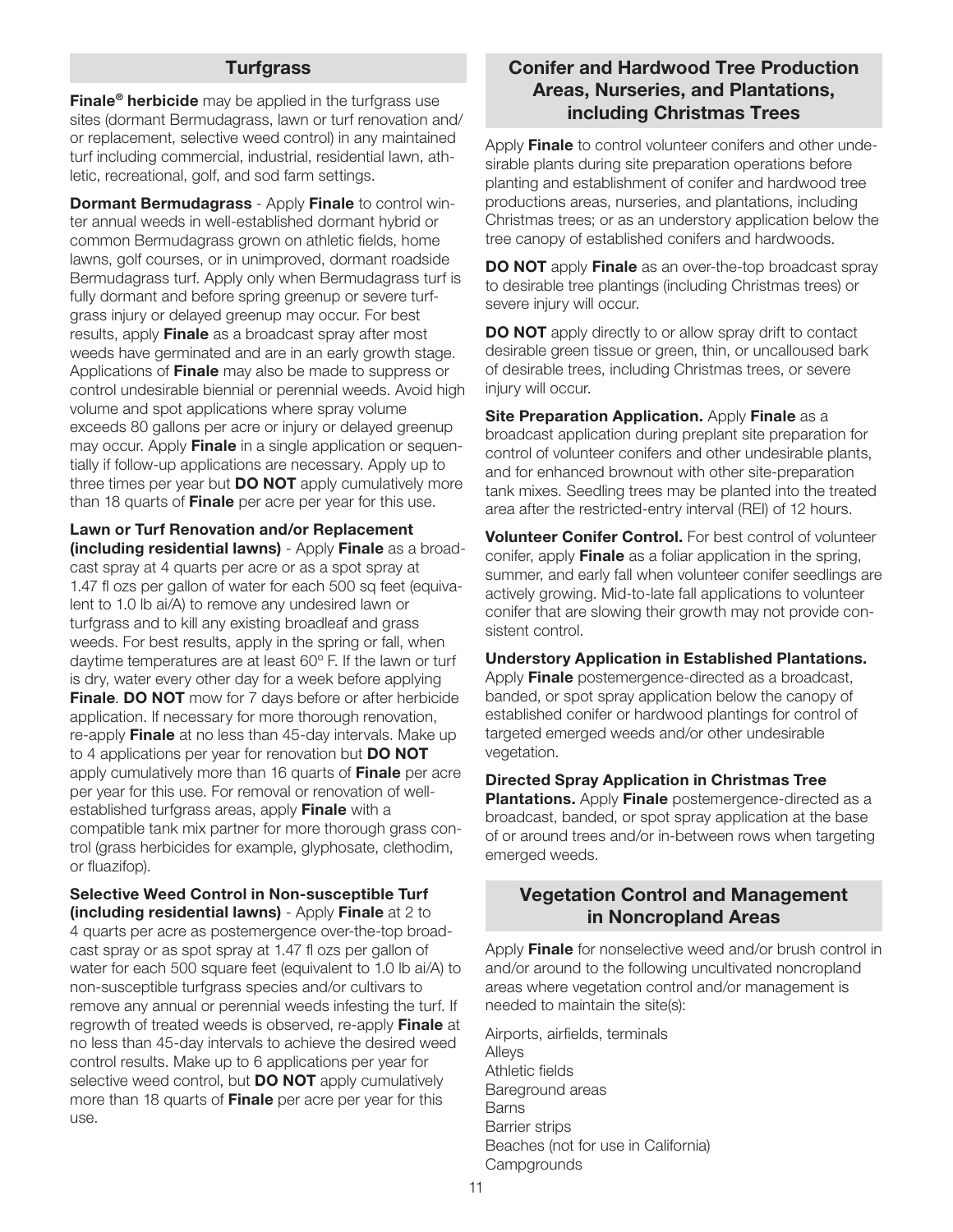Canals (dry) **Cemeteries** Commercial sites including retail centers, strip malls, shopping malls, office buildings, plants Construction sites **Ditchbanks** Ditches (dry) Drive-in theaters Educational facilities Farmstead and ranch areas (barnyards, buildings and outbuildings, driveways, lanes, facilities, farmyards, foundations, machinery or implement yards, windbreaks, shelterbelts, uncropped areas, fallow areas, runoff areas) Fences, fencelines, boarder fencing, fence rows Fire breaks, fire rehabilitation areas Fuel storage areas Government and military installations including bases, airports, ranges (all types) Grain facilities Gravel yards, pits **Hardscapes** Industrial sites, plants, and areas Landfill sites Livestock facilities Lumberyards, storage yards Manufacturing plants/sites Mines (all types) and mine reclamation areas Municipal sites Natural areas including parks (national, state, county, city) Nuclear plant sites Office buildings Parking lots/areas/lanes Pathways Paved areas Pipelines Power plants/stations (including nuclear plant sites) Prairies Prisons and correctional facilities Private and public managed lands including Bureau of Land Management grounds, national parks and forests, public managed grounds and areas Pumping stations or installations Railroads, rail yards, rail crossings, rail lines of sight, rail rights-of-way Recreational areas and open spaces including campgrounds, parks, restoration areas, RV camping/parking areas, hunting grounds, sports areas, off-road transportation paths/trails, natural areas, tennis courts **Refineries Resorts** Roadways/roadsides/highways including interstate highways (federal, state, city and county), expressways, tollways, access roads, entrance/exit ramps, aprons, medians, guardrails, rest areas, rights-of-way Roof-top plantings **Schools** Sewage disposal areas **Sidewalks** Sod farms Solar farms

Sports and motorsports complexes Storage shed sites Tank farms (chemical, industrial, petroleum, water) Trails and trailheads, hiking paths Transected grazed areas (only when using IPT as described following) Transitional areas between upland and lowland sites (when dry) Utility buildings, plant sites, substations Utility rights-of-way (electrical, pipeline, telephone) Vacant lots Walkways **Warehouses** Waste disposal sites, wastelands Water towers Wayside structures Wetlands (seasonally dry with intermittingly flooded low lying areas including flood plains, deltas, marshes, swamps, bogs but not applied to standing water) Wildlife areas (management, opening, habitats) Wind farms, wind turbine stations

Apply Finale<sup>®</sup> herbicide as a broadcast or spot spray application for control of herbaceous and woody weed species. Make foliar applications in the spring, summer, and early fall when undesirable vegetation is actively growing. Mid-to-late fall applications to vegetation that is slowing growth may not provide consistent control.

#### Individual Plant Treatments (IPT) in Transected

**Grazed Areas.** Apply Finale only as an IPT for vegetation management in noncropland sites that transect areas grazed by livestock. Target only individual undesirable weedy herbaceous and woody plant (brush) species. Apply Finale at rates of 2% to 6% volume/volume. Finale can be tank mixed with other herbicides registered for control of the target weed. DO NOT apply as a broadcast spray on sites that transect grazed areas. There are no grazing restrictions where **Finale** is applied as an IPT to treat undesirable plants.